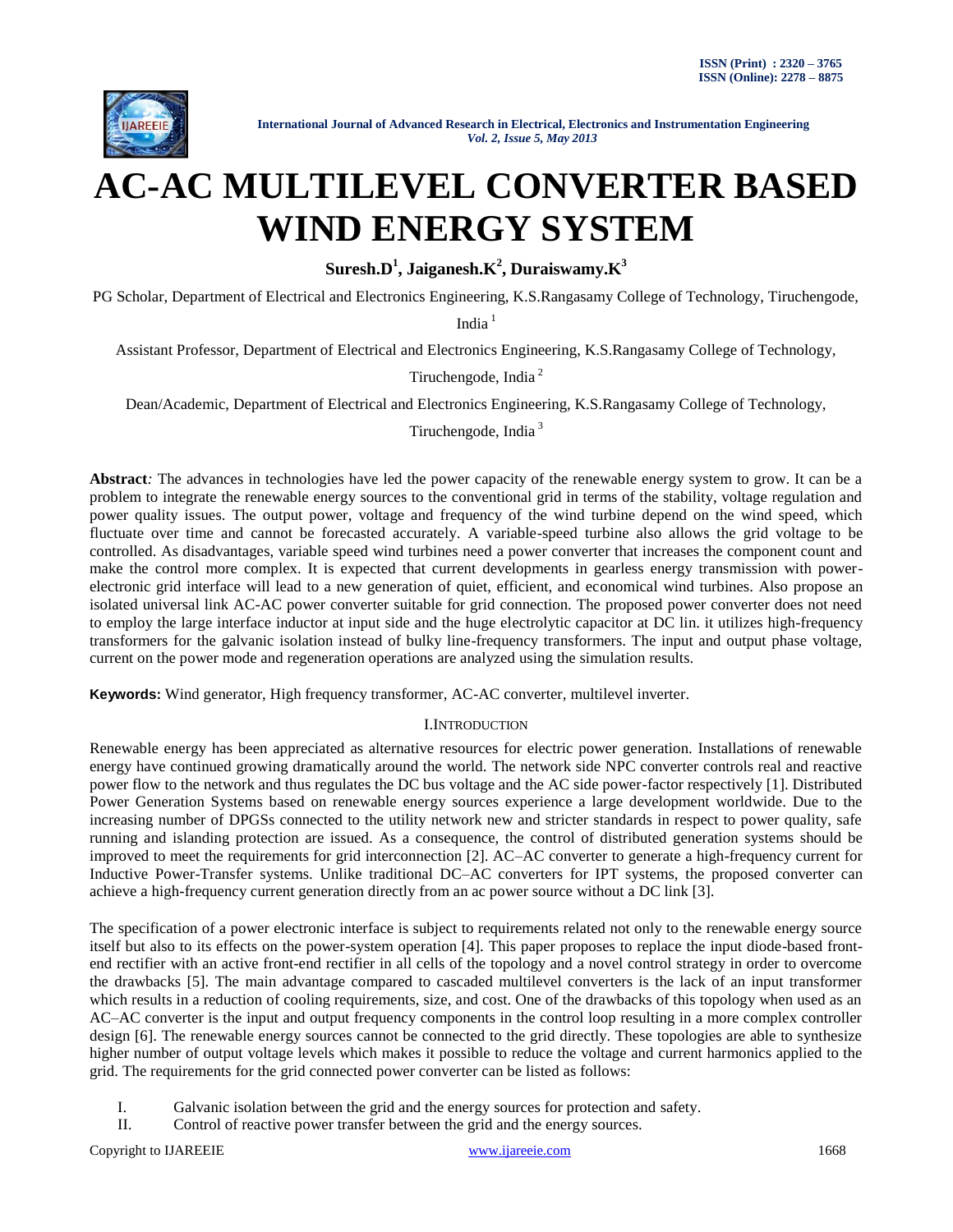

III. High quality of the injected power into the grid.

In this paper, new trends in power electronics for the integration of wind power generators are presented. It is expected that current developments in gearless energy transmission with power-electronic grid interface will lead to a new generation of quiet efficient and economical. These characteristics of the proposed power converter result in the reduction of the system volume and weight remarkably. The proposed AC-AC converter for wind energy system will be analyzed using the simulation result. The Neutral Point Clamped converter and the flying capacitor converter are well known in this field. The number of the output voltage level is limited for practical applications because of the many issues, such as complexity of the structure and difficulty of the regulation of the DC-link capacitor voltages.

To overcome the issues related to the reactive components and to connect the power converter to the grid directly. The volume and the weight of the converter can be reduced. A Dual Active Bridge converter was introduced at first in, and this topology has been used widely in high-power DC–DC converters owing to its advantages of high-power density, isolation characteristic, bidirectional power transfer capability, and modular and simple structure.



## II. H-BRIDGE MULTILEVEL INVERTER

Fig.1 H- Bridge Multilevel Inverter

Multilevel inverters take a very fast development in high power medium voltage AC drives. Various type of topologies have found in industrial applications neutral point clamped multilevel inverter, flying capacitor multilevel inverter, Hbridge multilevel inverter with separate DC source, several control and modulation techniques are developed such as pulse width modulation, sinusoidal PWM, space vector PWM and selective harmonic elimination.

## *A. The Calculation for the Wire-Diameter*

The wire-diameter depends on the respective R.M.S. value of the coil current. This can be calculated from the coil power. If the losses are neglected and it is assumed that with  $V_{in,min}$  the maximum duty cycle is achieved it follows that: For the Single Transistor Forward Converter:

$$
I_{1_{\text{eff}}} = \sqrt{2} \frac{P_{\text{out}}}{V_{\text{in\_min}}} \text{ and } I_{2_{\text{eff}}} = \sqrt{2} \frac{P_{\text{out}}}{V_{\text{out}}} \tag{1}
$$

For the Full Bridge Push-Pull Converter:

$$
I_{1_{\text{eff}}} = \frac{P_{\text{out}}}{V_{\text{in\_min}}} \text{ and } I_{2_{\text{eff}}} = \frac{P_{\text{out}}}{V_{\text{out}}} \tag{2}
$$

For the Half Bridge Push-Pull Converter:

$$
I_{1_{\text{eff}}} = \frac{P_{\text{out}}}{(V_{\text{in\_min}}/2)} \text{ and } I_2 = \frac{P_{\text{out}}}{V_{\text{out}}} \tag{3}
$$

The wire cross-section  $A_{wire}$  and the wire diameter  $d_{wire}$  can be calculated as follows:

$$
A_{wire} = \frac{1}{s} \text{and} d_{wire} = \sqrt{I \frac{4}{s \pi}}
$$
 (4)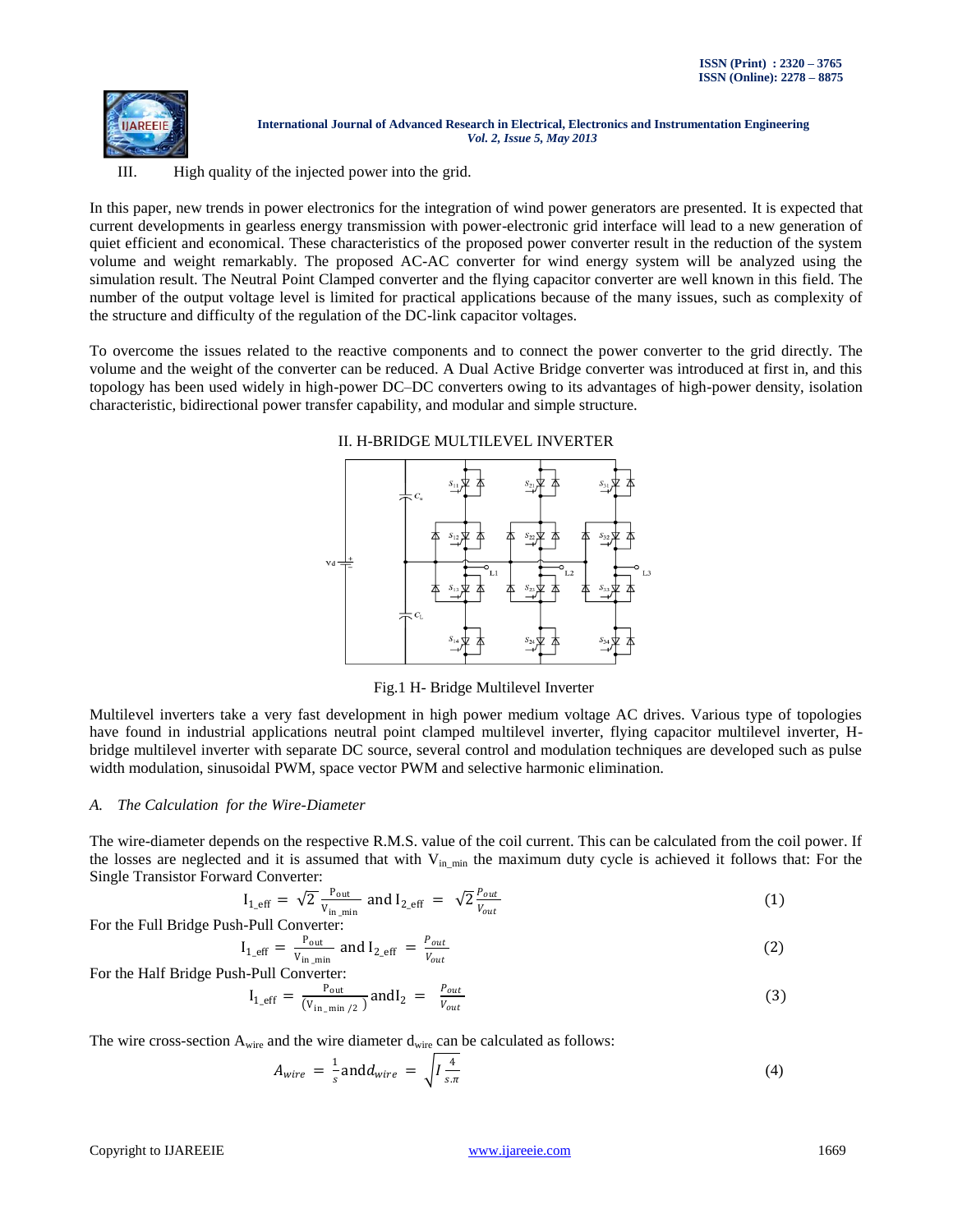

Usual cores are designed such that the above calculated coil fits into the available winding area. Primary and secondary windings both need an equal amount of the winding area.

# III.PROPOSED METHOD

Here the explanation of the block diagram was discussed with various components such as H-bridge inverter, high frequency transformer and bidirectional rectifier as shown in fig.2. As fossil fuel prices soar and environmental issues are concerned, the installations of renewable energy have continuously growing dramatically around the world. The output power, voltage, and frequency of the wind turbine depend on the speed of wind, which fluctuate over time and cannot be forecasted accurately so we are going with variable speed wind system.

## *A. Block Diagram*

The input AC supply from win generator was converted into DC supply; again the H-bridge converter-1 converts the DC supply converted into AC supply. The converted AC is applied to the primary side of the high frequency transformer. Then the secondary side AC is applied to the converter-2, here the AC supply was converted into DC supply. H–bridge converter-2 converts the DC supply into AC supply and the converted AC supply was feed into the grid.



Fig.2 Block Diagram

# *B. Grid to Wind Generator*

During the bi-directional operation at the secondary side AC supply from grid was applied to H-bridge converter-2, here the AC supply was converted to DC supply. The DC supply was converted to AC supply in the Converter-2 then applied to the converter-1 through the high frequency transformer. H-bridge Converter-1 converts AC-DC supply. The DC supply was converted into AC supply by the converter-1and supplied to the wind generator. The filter capacitors in the grid side help distribute the phase voltage evenly across the stages, if the multiple stages are connected in series. Simulation diagram circuit is shown in Fig.3.



## Fig.3 Overall Simulation Diagram

The capacitors also function as input filter along with filter inductance to suppress the high-frequency current ripples coming from the sine-modulated full-bridge inverter. The switches of the low-frequency bidirectional rectifier are switched synchronously with the line frequency and the switching loss of the low-frequency bidirectional rectifier is negligible. The sine-modulated full-bridge inverter and the high frequency bidirectional rectifier are connected to the high frequency multi winding transformer. The switching frequency of H-bridges in this part can be set up to 10 kHz considering the capacity of the existing switching devices.

## Copyright to IJAREEIE [www.ijareeie.com](http://www.ijareeie.com/) 1670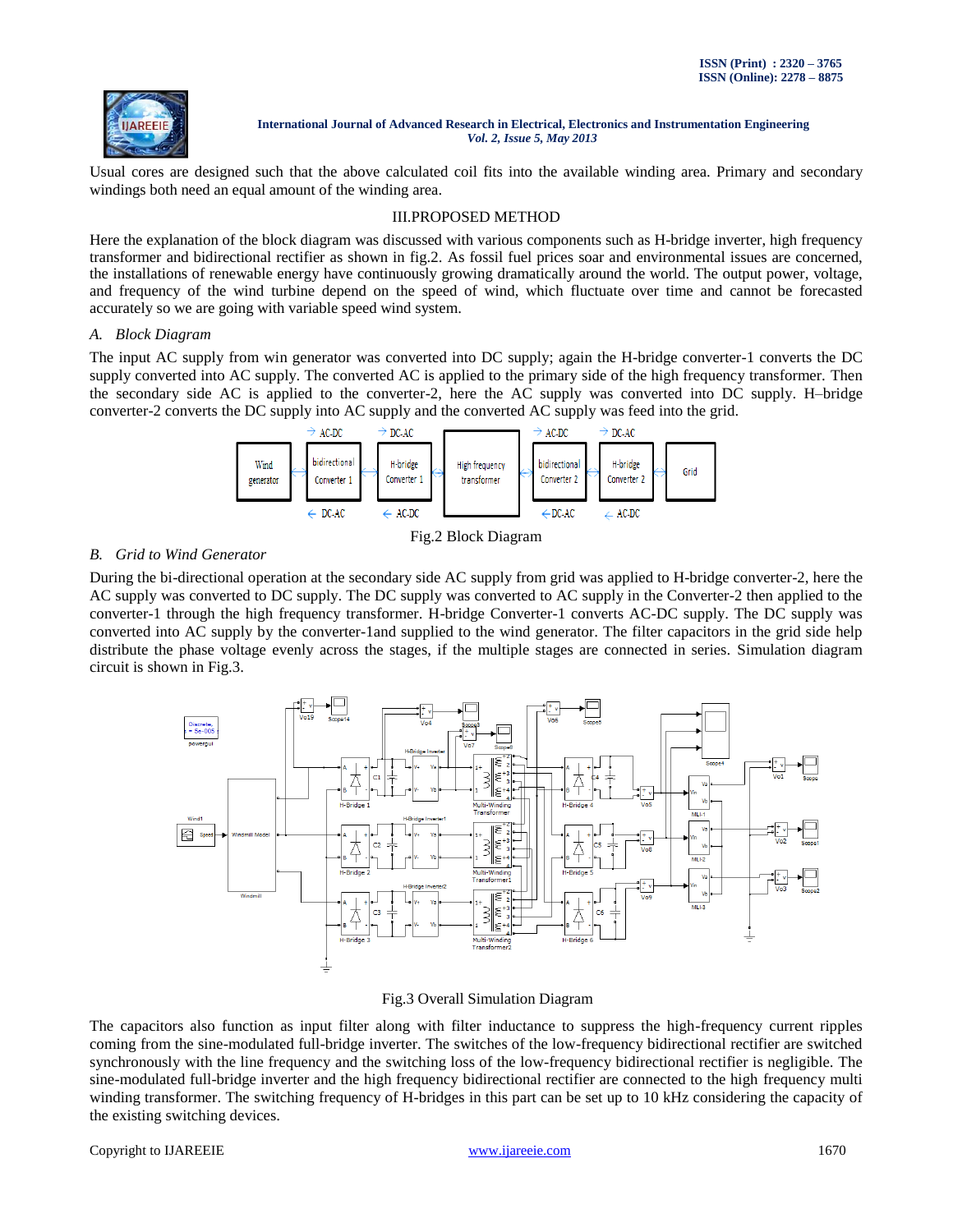

The size of the transformer used in this converter was much smaller than that of conventional line-frequency transformers used in other topologies. The transformer has one winding on the primary side and multi winding on the secondary side. The number of windings on the secondary side was determined by the number of phases of the output side. The secondary winding of the transformer are connected in series, which makes the voltage applied to the high-frequency bidirectional rectifier the sum of the primary side voltages. The power transferred through one transformer can be constant under the assumption of the balanced load.

## IV. SIMULATION RESULT

## *A. Output Waveform of Wind Turbine*

The voltage obtained from the PM wind generator was about 350 volts as shown in the Fig.4 and it was given to the H-bridge converter. Initially it gets oscillated and then come to a study condition.



# *B. Output Waveform of The Inverter Circuit*

The Fig.5 shows the output wave form of inverter. Based on the frequency of the inverters operation the output can change.



Fig.5 Output Waveform of the Inverter

# *C. Output Waveform of High Frequency Transformer*

The Fig.6 shows the output waveform of high frequency transformer.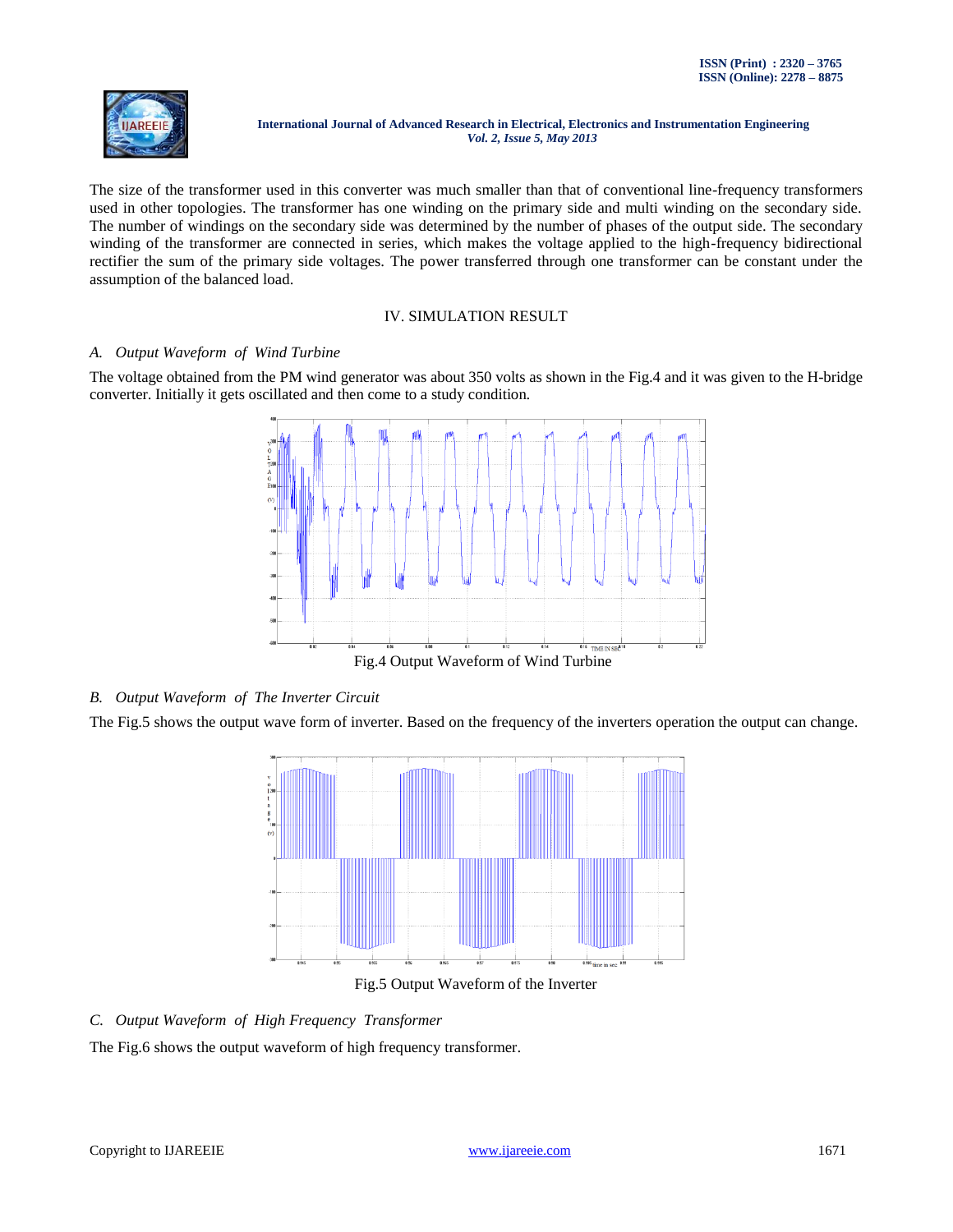



Fig.6 Output Waveform of the High Frequency Transformer

# *D. Output Voltage Ac-Ac Converter With Grid Connected System*

The Fig.7 shows the output wave form of AC-AC converter. Initially the output takes some minimum time for getting settled.



Fig.7 Output Voltage of AC-AC Converter with Grid Connected System

# V. TOTAL HARMONIC DISTORTION

The proposed circuit consists of H-bridge switches and for the harmonic reduction selective harmonic elimination technique is employed.



Fig.8 Total Harmonic Distortion of Proposed HBMLI

Form the Fig.8 it is clearly shown that the harmonics are very much reduced. The THD level estimated as 10.21% for the output voltage from the proposed H-bridge multilevel inverter.

# VI. CONCLUSION

In this project fifteen level h-bridge multilevel inverter is used to get sinusoidal waveform and also increase the efficiency of the inverter. The inverter cell is low means the design of inverter switch is easiest. Multilevel inverter is to obtain a high resolution. This inverter produces high output level using the reduced number of switches and low switching

## Copyright to IJAREEIE [www.ijareeie.com](http://www.ijareeie.com/) 1672